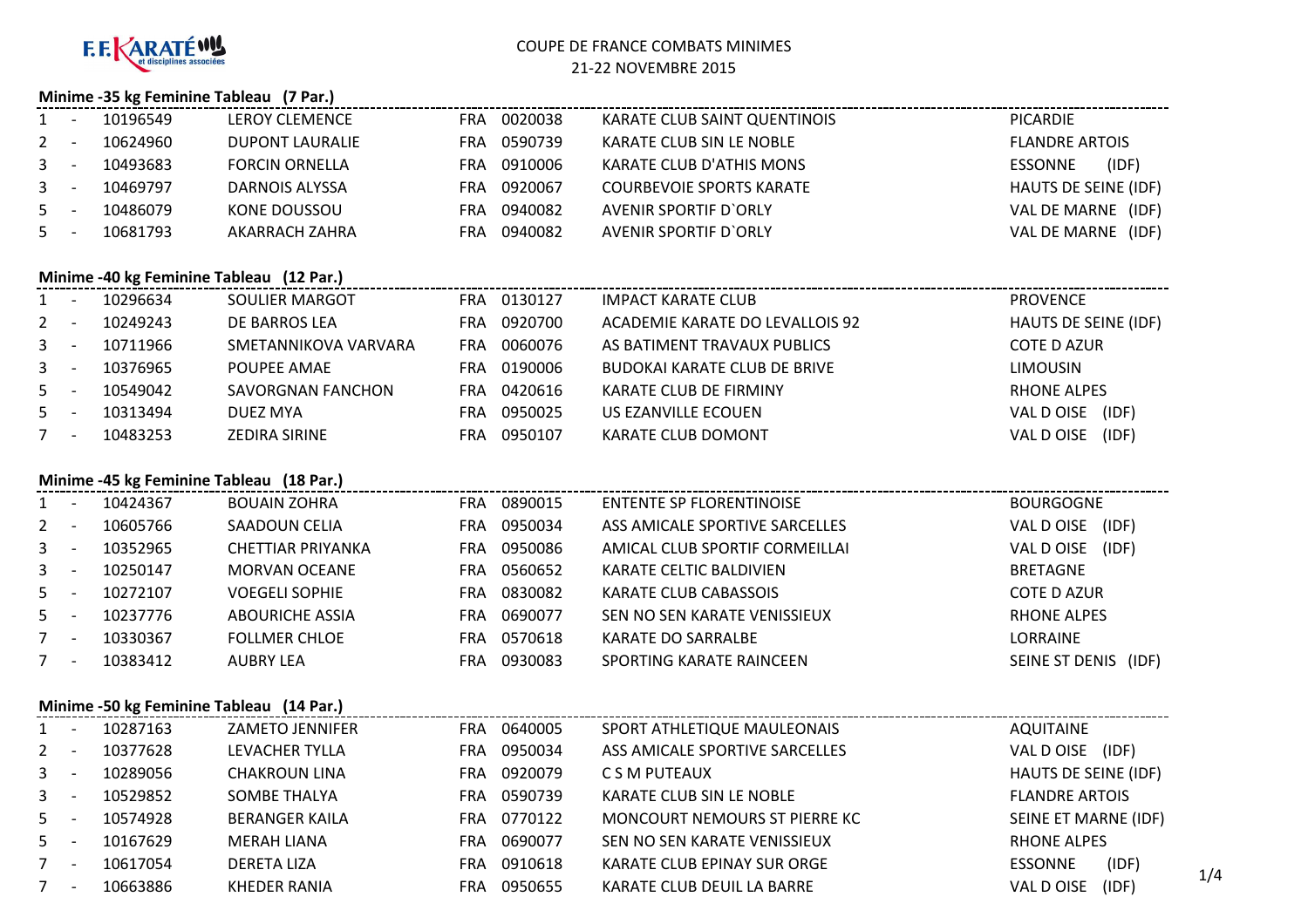

### **Minime -55 kg Feminine Tableau (14 Par.)**

|             |          | <b>IVIIIIIIIIIE -33 Kg Ferniniiie Tableau (14 Par.)</b> |            |         |                              |                  |       |
|-------------|----------|---------------------------------------------------------|------------|---------|------------------------------|------------------|-------|
| $1 \quad$   | 10109334 | <b>HEINZ MORGANE</b>                                    | <b>FRA</b> | 0330106 | <b>DOJO LANTONNAIS</b>       | <b>AQUITAINE</b> |       |
| $2^{\circ}$ | 10286600 | <b>ABID INES</b>                                        | FRA        | 0130704 | <b>FULL KARATE ACADEMIE</b>  | <b>PROVENCE</b>  |       |
| $3 -$       | 10320326 | AKRAM SARAH                                             | <b>FRA</b> | 0180003 | FUDO SHIN KARATE DO          | TBO              |       |
| $3 -$       | 10154384 | <b>DELOUARD EMELINE</b>                                 | FRA        | 0560023 | STIREN LANGUIDIC             | <b>BRETAGNE</b>  |       |
| $5 -$       | 10312510 | <b>JEGO EMELINE</b>                                     | FRA        | 0560657 | KARATE DEFENSE SHOTO CONTACT | <b>BRETAGNE</b>  |       |
| $5 -$       | 10465888 | <b>BENHAMZA INES</b>                                    | <b>FRA</b> | 0950681 | ATHLETIC KARATE ARNOUVILLE   | VAL D OISE       | (IDF) |
|             | 10511578 | THAYANANDAM SHAMANTHY                                   | <b>FRA</b> | 0950107 | KARATE CLUB DOMONT           | VAL D OISE       | (IDF) |
|             | 10391858 | RANDAZZO LEA                                            | FRA        | 0570618 | KARATE DO SARRALBE           | LORRAINE         |       |
|             |          |                                                         |            |         |                              |                  |       |

### **Minime 55 et + kg Feminine Tableau (12 Par.)**

| $1 -$          |                          | 10288549 | <b>OUADAHI WASSILA</b> | <b>FRA</b> | 0590194 | KARATE CLUB DE CONDE           | <b>FLANDRE ARTOIS</b> |
|----------------|--------------------------|----------|------------------------|------------|---------|--------------------------------|-----------------------|
| $2 -$          |                          | 10876213 | <b>BROGNON EVA</b>     | FRA        | 0590194 | KARATE CLUB DE CONDE           | <b>FLANDRE ARTOIS</b> |
| 3 <sup>7</sup> | $\overline{\phantom{a}}$ | 10623976 | <b>AZIB ANAIS</b>      | <b>FRA</b> | 0930704 | RED STAR CLUB MONTREUILLOIS    | SEINE ST DENIS (IDF)  |
| $3 -$          |                          | 10623974 | AZIB MORGANE           | <b>FRA</b> | 0930704 | RED STAR CLUB MONTREUILLOIS    | SEINE ST DENIS (IDF)  |
| $5 -$          |                          | 10739294 | RAKOTOMANGA MALALA     | <b>FRA</b> | 0770616 | C K S EN PAYS CRECOIS          | SEINE ET MARNE (IDF)  |
| $5 -$          |                          | 10623974 | AZIB MORGANE           | <b>FRA</b> | 0930704 | RED STAR CLUB MONTREUILLOIS    | SEINE ST DENIS (IDF)  |
| $7^{\circ}$    | $\overline{\phantom{a}}$ | 10657332 | <b>FALAISE LOREEN</b>  | <b>FRA</b> | 0750821 | DOJO KIKENTAI                  | (IDF)<br><b>PARIS</b> |
| 7              | $\overline{\phantom{a}}$ | 10403271 | <b>IMBART NANCY</b>    | FRA        | 0770638 | KARATE DO ST GERMAIN SUR MORIN | SEINE ET MARNE (IDF)  |
|                |                          |          |                        |            |         |                                |                       |

# **Minime -35 kg Masculin Tableau (25 Par.)**

| $1 \quad$   | 10427669 | MENSOURI SAMI            | <b>FRA</b> | 0940058 | UNION SPORTIVE FONTENAYSIENNE  | VAL DE MARNE (IDF)   |       |
|-------------|----------|--------------------------|------------|---------|--------------------------------|----------------------|-------|
| $2^{\circ}$ | 10318550 | <b>AUDUGET MARVYN</b>    | FRA        | 0770059 | KARATE CLUB BOISSY LE CHATEL   | SEINE ET MARNE (IDF) |       |
| $3 -$       | 10284565 | RAGUEB LOUNIS            | FRA        | 0950034 | ASS AMICALE SPORTIVE SARCELLES | VAL D OISE           | (IDF) |
| $3^{\circ}$ | 10272125 | LOUESSARD PIERRE ANTOINE | FRA        | 0910608 | SAINT MICHEL SPORTS            | <b>ESSONNE</b>       | (IDF) |
| $5 -$       | 10640419 | <b>SCHNEIDER WILFRID</b> | FRA        | 0910608 | SAINT MICHEL SPORTS            | <b>ESSONNE</b>       | (IDF) |
| $5 -$       | 10295148 | <b>FELLAH ILYES</b>      | FRA        | 0940611 | K O S VILLENEUVE               | VAL DE MARNE (IDF)   |       |
| $7^{\circ}$ | 10471698 | DORR GAIRE TOM           | FRA        | 0570618 | <b>KARATE DO SARRALBE</b>      | LORRAINE             |       |
| $7^{\circ}$ | 10255887 | <b>COTTEREAUX NOAH</b>   | FRA        | 0020038 | KARATE CLUB SAINT QUENTINOIS   | <b>PICARDIE</b>      |       |
|             |          |                          |            |         |                                |                      |       |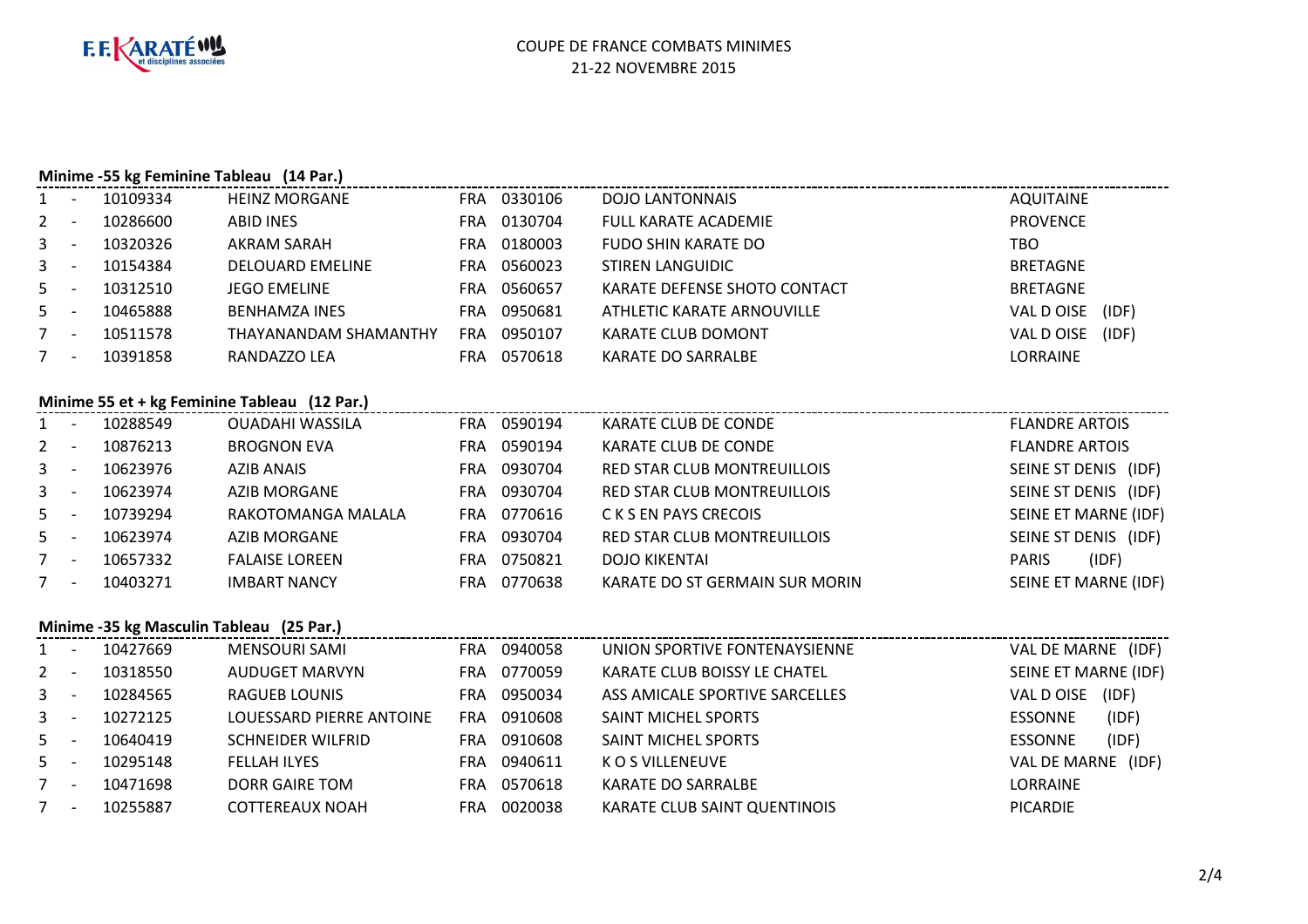

## **Minime -40 kg Masculin Tableau (30 Par.)**

| $1 -$ |                          | 10295955 | DAWOUD HAZEM          | 0940058<br><b>FRA</b> | UNION SPORTIVE FONTENAYSIENNE            | VAL DE MARNE (IDF)   |
|-------|--------------------------|----------|-----------------------|-----------------------|------------------------------------------|----------------------|
| $2 -$ |                          | 10446576 | PIC LUCA              | 0340729<br>FRA        | KARATE ELITE PEROLS LATTES AGGLOMERATION | LANGUEDOC ROUSSILLON |
| $3 -$ |                          | 10377650 | <b>IBILI WALID</b>    | 0950034<br>FRA        | ASS AMICALE SPORTIVE SARCELLES           | VAL D OISE (IDF)     |
| $3 -$ |                          | 10389078 | <b>PEYSSON JULIEN</b> | 0950025<br>FRA.       | US EZANVILLE ECOUEN                      | VAL D OISE (IDF)     |
| $5 -$ |                          | 10369199 | KLEIN JULES           | 0380049<br>FRA        | USJC SECTION KARATE                      | <b>RHONE ALPES</b>   |
| $5 -$ |                          | 10279207 | DE BARROS DAMIEN      | 0950034<br>FRA        | ASS AMICALE SPORTIVE SARCELLES           | VAL D OISE (IDF)     |
| 7     | $\overline{\phantom{a}}$ | 10346536 | KLAPCZYNSKI KILLIAN   | 0770616<br>FRA        | C K S EN PAYS CRECOIS                    | SEINE ET MARNE (IDF) |
| 7     | $\overline{\phantom{a}}$ | 10356753 | <b>BUCZKO MICKAEL</b> | 0670615<br>FRA.       | ECOLE DE KARATE STRASBOURG               | ALSACE               |
|       |                          |          |                       |                       |                                          |                      |
|       |                          |          |                       |                       |                                          |                      |

## **Minime -45 kg Masculin Tableau (33 Par.)**

|             | $\overline{\phantom{a}}$ | 10550934 | TIBIDI ALEXIS R.     | FRA        | 0190006 | BUDOKAI KARATE CLUB DE BRIVE    | <b>LIMOUSIN</b>      |       |
|-------------|--------------------------|----------|----------------------|------------|---------|---------------------------------|----------------------|-------|
| $2 -$       |                          | 10500541 | ZAKNOUNE MOHAMED     | FRA        | 0250028 | PLANOISE KARATE ACADEMY         | <b>FRANCHE COMTE</b> |       |
| $3 -$       |                          | 10443697 | TADJER ZINEDINE      | <b>FRA</b> | 0950086 | AMICAL CLUB SPORTIF CORMEILLAI  | VAL D OISE           | (IDF) |
| $3 -$       |                          | 10470893 | DJELASSI THEO        | FRA        | 0450030 | K C DE BEAUNE LA ROLANDE        | тво                  |       |
| $5 -$       |                          | 10466423 | GARI RYAN            | FRA        | 0910006 | <b>KARATE CLUB D'ATHIS MONS</b> | <b>ESSONNE</b>       | (IDF) |
| $5 -$       |                          | 10229772 | DENIZEAU THEO        | <b>FRA</b> | 0450030 | K C DE BEAUNE LA ROLANDE        | тво                  |       |
| $7^{\circ}$ | $\overline{\phantom{a}}$ | 10375487 | <b>MERCIER BRIAC</b> | FRA        | 0720008 | SAMOURAI 2000                   | PAYS DE LA LOIRE     |       |
|             | $\overline{\phantom{a}}$ | 10560381 | ROVELAS MILO         | FRA        | 0250635 | CLUB SAUVEGARDE DE BESANCON     | <b>FRANCHE COMTE</b> |       |
|             |                          |          |                      |            |         |                                 |                      |       |

### **Minime -50 kg Masculin Tableau (27 Par.)**

| <b>BOURGOGNE</b>     |
|----------------------|
| VAL D OISE<br>(IDF)  |
| <b>COTE D AZUR</b>   |
| LORRAINE             |
| <b>PROVENCE</b>      |
| <b>LIMOUSIN</b>      |
| SEINE ET MARNE (IDF) |
| SEINE ET MARNE (IDF) |
|                      |